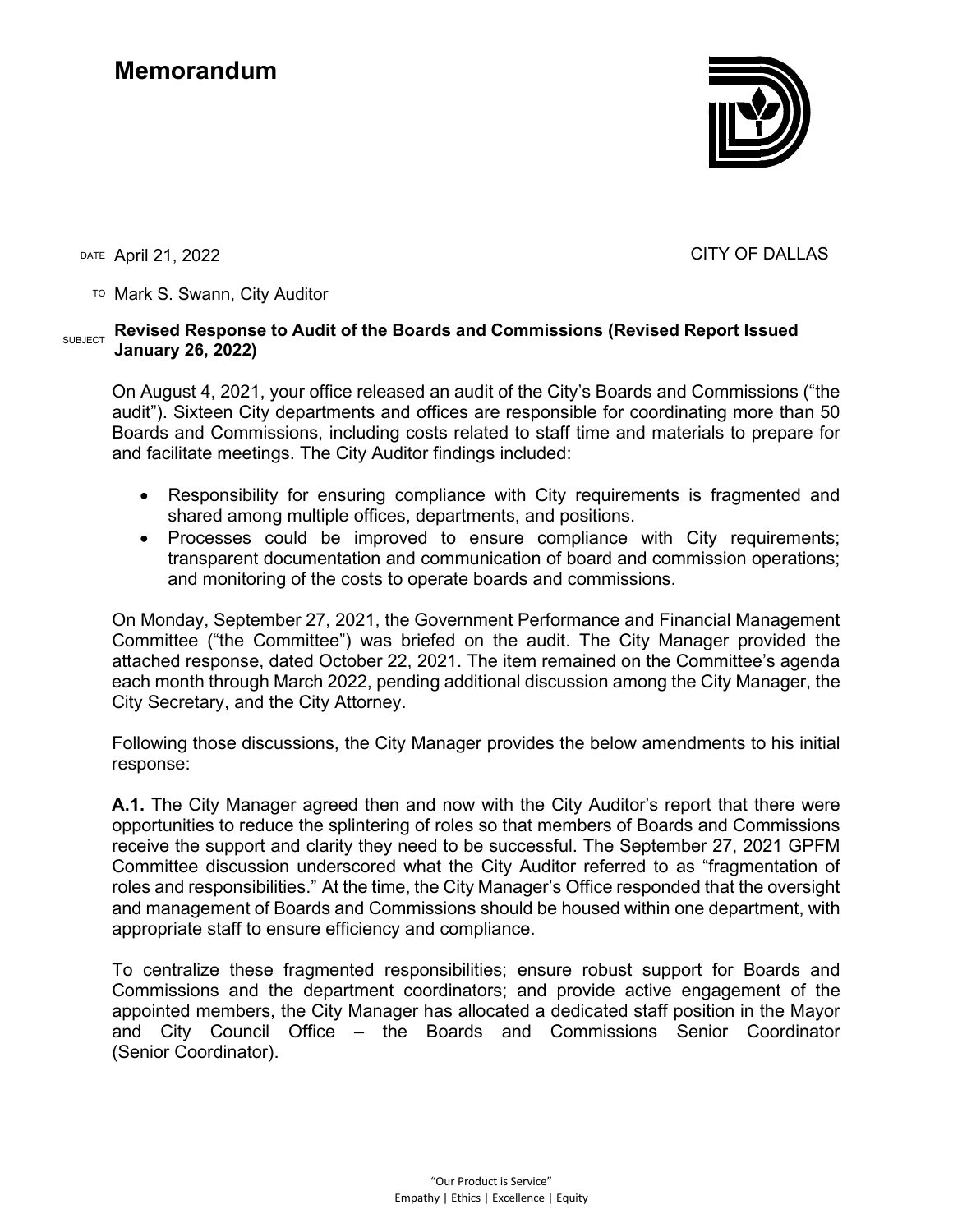### SUBJECT **Revised Response to Audit of the Boards and Commissions (Revised Report Issued January 26, 2022)**

The Senior Coordinator position will be housed in the Mayor and City Council Office, serving as a liaison and providing operational support to the many roles which support the members of Boards and Commissions, including but not limited to the City Manager's Office, the City Secretary's Office, the City Attorney's Office and the Boards and Commissions coordinators within respective departments. The Senior Coordinator will oversee all Boards and Commissions department coordinators with the goal of streamlining processes and collaborating with City staff. The Senior Coordinator position has been filled and the candidate will begin Monday, May 2, 2022.

The City Secretary's Office and the City Attorney's Office will continue their current compliance support for candidates nominated and considered for appointment.

**B.1., C.1., E.2., and F1.** A draft work plan was prepared by the City Manager in coordination with the City Secretary's Office and City Attorney's Office, to address the findings of the City Auditor. The work plan is a living document and will define operational deliverables and a path forward, including but not limited to, (E.1) establishing procedures to account for all costs to operate each board and commission and report the total cost by Board and Commission to the City Council on an annual basis; (C.1) working with the City Attorney's Office and the City Secretary's Office to ensure all Boards and Commissions are educated about members' defined roles and responsibilities either in their bylaws (Dallas City Code Chapters 2 and 8) or other authoritative document; (E.2) develop procedures to ensure all Board and Commission annual reports are posted to the City's website; and (F1) develop procedures to ensure compliance with requirements of City Code, Chapter 8, "Boards and Commissions": Sec. 8.4(a); Sec. 8-6(a),(b),(c),(d); Sec. 8-8(a), (b); and Sec. 8-20(a),(b),(c).

**D1.** The City Manager's Office maintains its position that it does not have a statutory role to ensure the racial and ethnic membership of Boards and Commissions reflect the racial and ethnic make-up of the city's population. The Senior Coordinator within the Mayor and City Council Office will make practicable efforts to work with members of the City Council to identify opportunities to consider appointees who reflect the racial and ethnic make-up of the city's population.

We appreciate the work of the City Auditor and are grateful for this opportunity to provide additional responses to the initial audit. Should you have any questions, please contact Carrie Rogers, Director of the Mayor and City Council Office, at 214.670.5682 or [carrie.rogers@dallascityhall.com.](mailto:carrie.rogers@dallascityhall.com)

Putting service first,

Kimberly Bizor Tolbert Chief of Staff to the Manager

"Our Product is Service" Empathy | Ethics | Excellence | Equity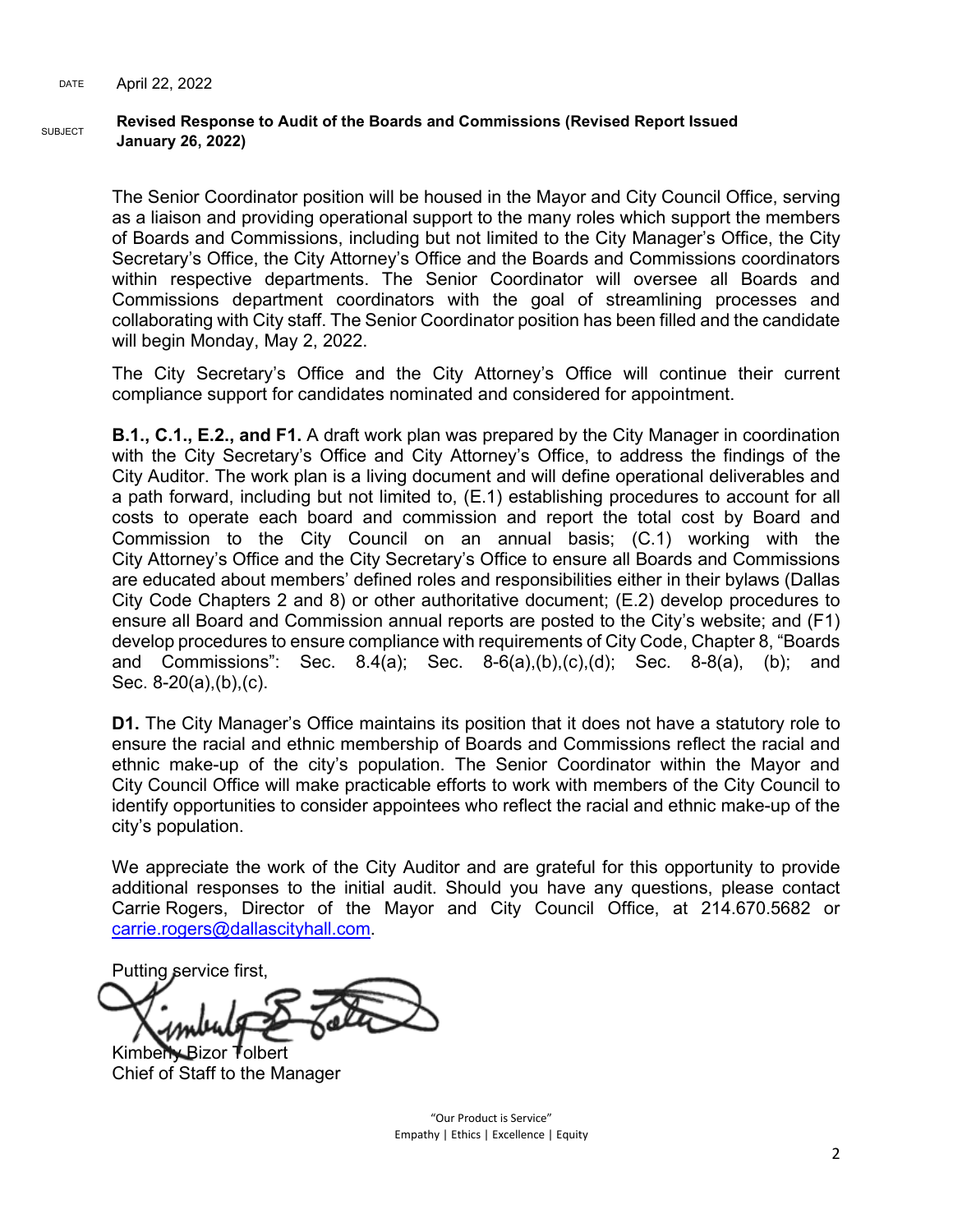### DATE April 22, 2022

### SUBJECT **Revised Response to Audit of the Boards and Commissions (Revised Report Issued January 26, 2022)**

## Encl: Boards and Commissions Draft Work Plan October 22, 2021 City Manager's Response to Audit of Boards and Commissions

c: T.C. Broadnax, City Manager Chris Caso, City Attorney Bilierae Johnson, City Secretary Directors and Assistant Directors Shanee Weston, Senior Coordinator, Boards and Commissions Department Coordinators, Boards and Commissions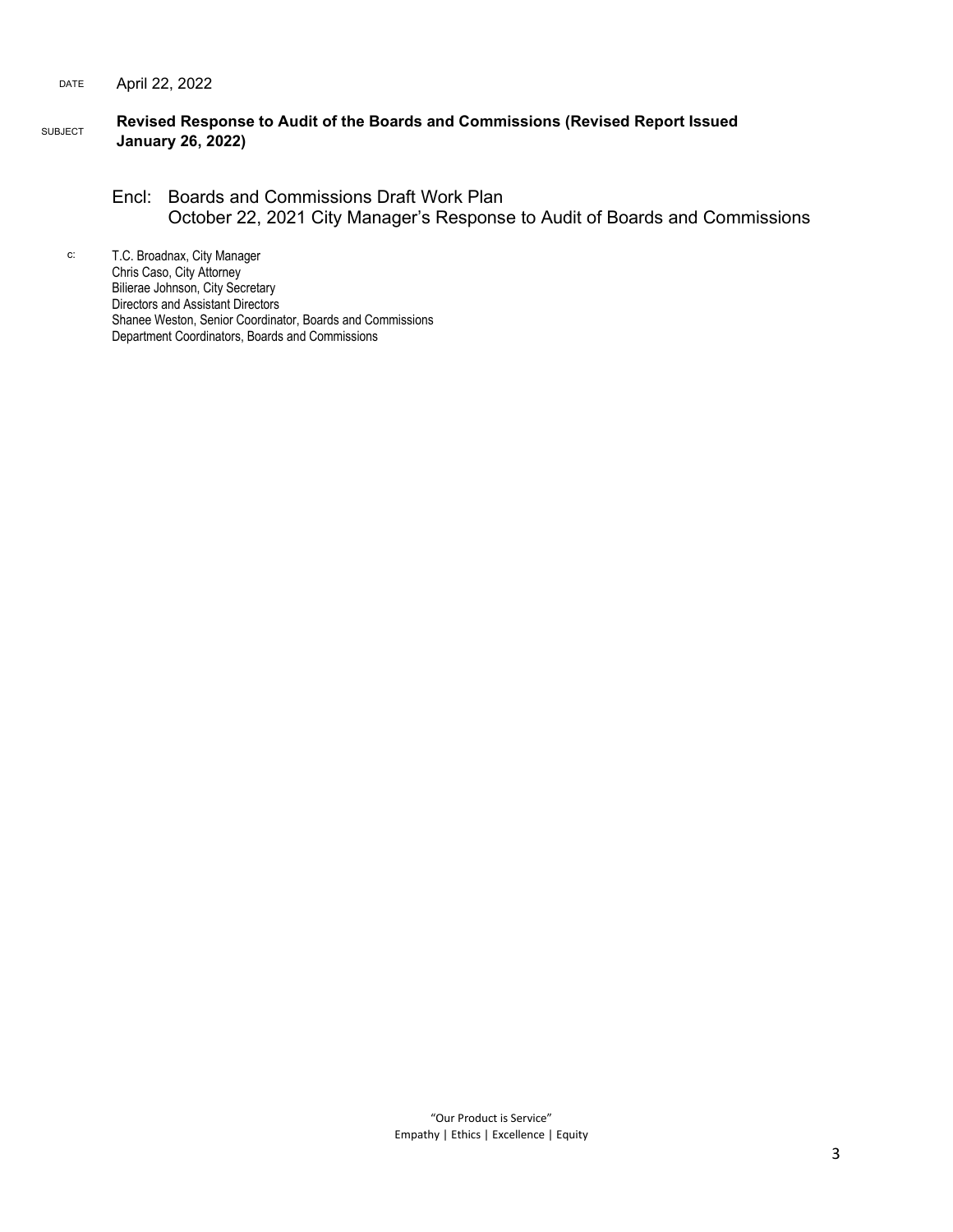| Objective                                                                                                                                                                                                                                                                                                                                                                     | <b>Responsible Person</b>                                                                                                                                                                                           | <b>City Auditor Finding/</b><br><b>Recommendation</b> | <b>Observation</b>                                                                                       | Rationale                                                                                                                                                                                                                                                                                                                                                                                                                                                                                                                                                                                                                                                                             | <b>Action Steps</b>                                                                                                                                                                                                                                                                                                                                                                                                                            | <b>2022 Deliverables</b>                                                                                                            |
|-------------------------------------------------------------------------------------------------------------------------------------------------------------------------------------------------------------------------------------------------------------------------------------------------------------------------------------------------------------------------------|---------------------------------------------------------------------------------------------------------------------------------------------------------------------------------------------------------------------|-------------------------------------------------------|----------------------------------------------------------------------------------------------------------|---------------------------------------------------------------------------------------------------------------------------------------------------------------------------------------------------------------------------------------------------------------------------------------------------------------------------------------------------------------------------------------------------------------------------------------------------------------------------------------------------------------------------------------------------------------------------------------------------------------------------------------------------------------------------------------|------------------------------------------------------------------------------------------------------------------------------------------------------------------------------------------------------------------------------------------------------------------------------------------------------------------------------------------------------------------------------------------------------------------------------------------------|-------------------------------------------------------------------------------------------------------------------------------------|
| Create one focal point to serve as single resource<br>and operational support for Boards and<br>Commissions with Department Coordinators, and<br>who will collaborate with the City Secretary's<br>Office, who is responsible for compliance with<br>ethics and code requirements; also collaborate<br><b>with City Attorney's Office and City Manager's</b><br><b>Office</b> | <b>MCC Senior Board/Commission</b><br>Coordinator                                                                                                                                                                   | $\mathsf{X}$                                          | <b>Observation A:</b><br>Responsibility for<br>Compliance                                                | The City Secretary, City Manager, City Council, department directors and $ $ Post and hire Senior Board Coordinator<br>Boards and Commissions coordinators all have responsibilities ensuring<br>that Boards and Commissions comply with the City's Charter and Code<br>requirements. The lack of one focal point for Boards and Commissions<br>oversight, with the responsibility for ensuring compliance with the City's<br>Charter and Code, is a contributing factor for many of the observations<br>identified in this audit report, including: racial and ethnic diversity, annual<br>reports, member qualification reviews, and on-time reporting of meeting<br>documentation. | with existing funds                                                                                                                                                                                                                                                                                                                                                                                                                            | New hire in place by 5/1                                                                                                            |
| <b>Ensure new Department Coordinators receive</b><br>Department-specific requisite training to<br>effectively serve Boards and Commissions in<br>collaboration with the City Secretary's Office<br>requisite training                                                                                                                                                         | <b>MCC Senior Board/Commission</b><br><b>Coordinator and Department</b><br><b>Board/Commission Coordinator</b><br>working in collaboration with<br>the City Secretary's Office and<br><b>City Attorney's Office</b> | $\mathsf{X}$                                          | <b>Observation A:</b><br>Responsibility for<br>Compliance                                                | Improve and expand department-specific compliance and operational<br>training for Boards and Commissions members and coordinators                                                                                                                                                                                                                                                                                                                                                                                                                                                                                                                                                     | Work with City Secretary's Office to<br>continue department-specific training<br>schedule, procedures and affidavit to<br>ensure compliance with mandatory training<br>of Boards and Commissions members<br>Create template reminder email for<br>Department Coordinators to Boards and<br>Commissions members re: gift and financial<br>disclosure requirements                                                                               | Training schedule, procedures and<br>affidavit to ensure compliance<br>with mandatory training of Boards<br>and Commissions members |
| <b>Receives requests from City Secretary and</b><br>submits requests for indebtedness to the City<br>(past due water accounts, outstanding library<br>fines, parking citation, etc.                                                                                                                                                                                           | MCC Senior Board/Commission  <br>Coordinator (Request to CFO)                                                                                                                                                       | N/A                                                   | N/A                                                                                                      | To ensure compliance with the City's Charter and Code requirements.                                                                                                                                                                                                                                                                                                                                                                                                                                                                                                                                                                                                                   | Ensure communication is consistent with<br>City Secretary's Office requests                                                                                                                                                                                                                                                                                                                                                                    | <b>Ensure communication is</b><br>consistent with City Secretary's<br><b>Office requests</b>                                        |
| Monitors costs to operate Boards and<br><b>Commissions</b>                                                                                                                                                                                                                                                                                                                    | MCC Senior Board/Commission<br>Coordinator                                                                                                                                                                          | $\mathsf{X}$                                          | <b>Audit of City Boards</b><br>and Commissions<br><b>Observation B:</b><br>Monitoring Operating<br>Costs | The City Manager and City Council lack information that should be<br>considered when assessing the performance of each Boards and<br>Commissions and establishing new Boards and Commissions.                                                                                                                                                                                                                                                                                                                                                                                                                                                                                         | Request Board/Commission Pay Code in<br>Workday; Establish procedures to account<br>for all costs to operate each Boards and<br>Commissions and report the total cost by<br>Boards and Commissions to the City Council<br>on an annual basis.                                                                                                                                                                                                  | Report on Dept. staff time costs to<br>support B&Cs                                                                                 |
| <b>Ensures Boards and Commissions have members'</b><br>roles and responsibilities defined in bylaws or<br>another authoritative document                                                                                                                                                                                                                                      | <b>MCC Senior Board/Commission</b><br>Coordinator                                                                                                                                                                   | $\mathsf{X}$                                          | <b>Observation C:</b><br>Defining Members'<br>Roles and<br>Responsibilities                              | The City Manager and City Council lack information that should be<br>considered when assessing the performance of each Boards and<br>Commissions and establishing new Boards and Commissions.                                                                                                                                                                                                                                                                                                                                                                                                                                                                                         | Educate all Boards and Commissions about<br>the defined roles and responsibilities of<br>members either in their bylaws (city codes)<br>or another authoritative document. Forty-<br>two out of 52 have member roles and<br>responsibilities defined. Review the 10 not<br>In comliance and revise.<br><b>Create Roles and Responsibilities outline to</b><br>define boards and commissions and<br>authorized actions; work with City Attorney | Develop bylaws or authoritative<br>document with defined roles and<br>responsibilities of members                                   |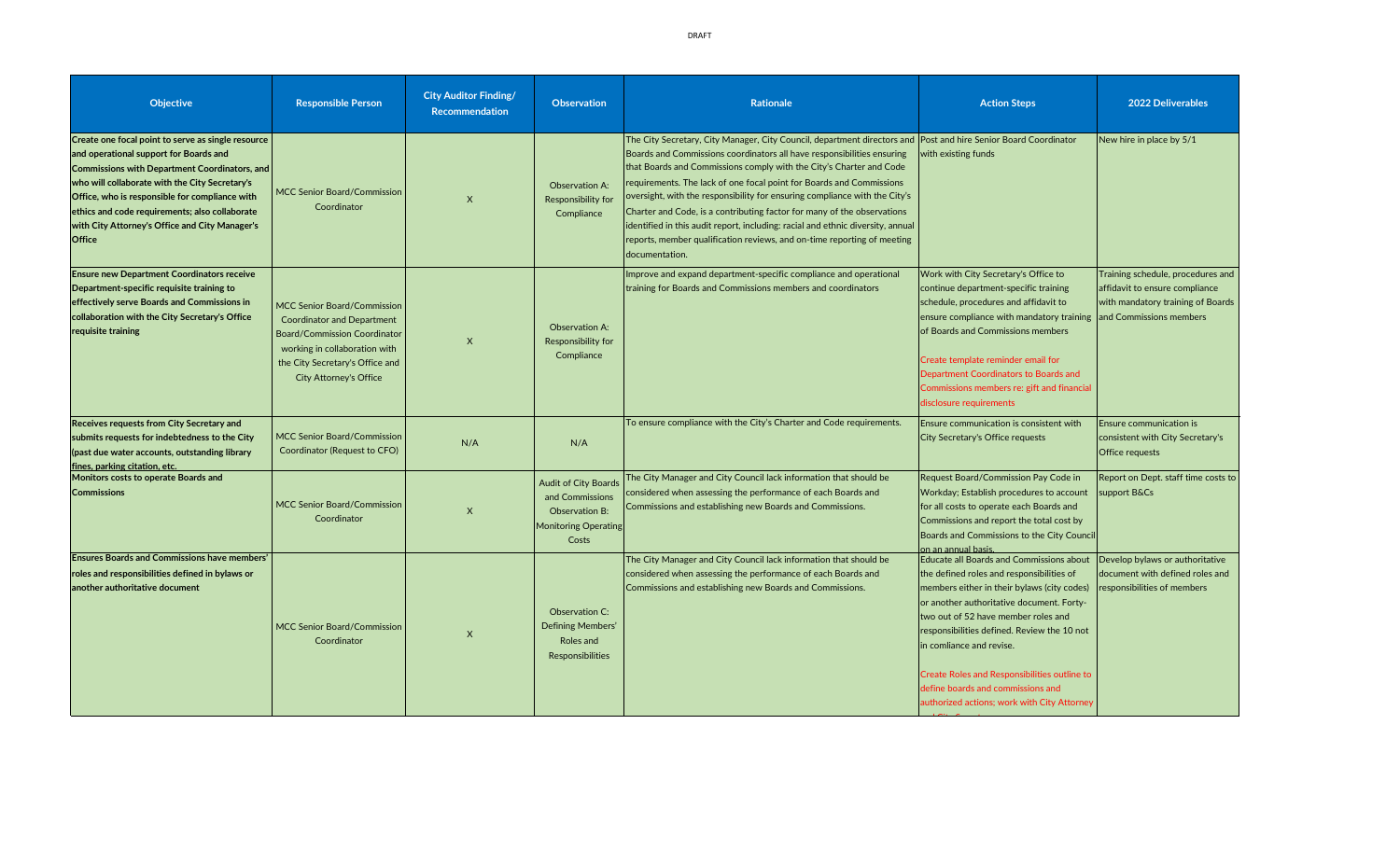| Distributes Boards and Commissions annual<br>reports to Mayor and City Council and City<br>Secretary; post annual reports, bylaws online in<br>coordination with Department<br><b>Board/Commission Coordinator and City</b><br>Secretary's Office | <b>MCC Senior Board/Commission</b><br>Coordinator                                                       | $\mathsf{X}$ | <b>Observation A:</b><br>Responsibility for<br>Compliance<br><b>Observation E:</b><br><b>Annual Reports</b> | The lack of one focal point for Boards and Commissions oversight, with<br>the responsibility for ensuring compliance with the City's Charter and<br>Code, is a contributing factor for many of the observations identified in<br>this audit report, including: racial and ethnic diversity, annual reports,<br>member qualification reviews, and on-time reporting of meeting<br>documentation | Develop template email and schedule to<br>distribute annual reports and post online                                                                                                                                                                                  | Template email and schedule to<br>distribute annual reports and post<br>online                                                  |
|---------------------------------------------------------------------------------------------------------------------------------------------------------------------------------------------------------------------------------------------------|---------------------------------------------------------------------------------------------------------|--------------|-------------------------------------------------------------------------------------------------------------|------------------------------------------------------------------------------------------------------------------------------------------------------------------------------------------------------------------------------------------------------------------------------------------------------------------------------------------------------------------------------------------------|----------------------------------------------------------------------------------------------------------------------------------------------------------------------------------------------------------------------------------------------------------------------|---------------------------------------------------------------------------------------------------------------------------------|
| Develop Comprehensive Communications Plan                                                                                                                                                                                                         | <b>MCC Senior Board/Commission</b><br>Coordinator                                                       | N/A          | N/A                                                                                                         | To promote communication and engagement across all Boards and<br>Commissions and in collaboration with the City Secreatry's Office and<br>City Manager's Office, working with Department Coordinators                                                                                                                                                                                          | Develop communications and outreach plan Communications and Outreach<br>for and to members of Boards and<br>Commissions; create B&C MS Teams<br>Channel for group chat and best practice<br>sharing; weekly or bi-weekly email updates<br>to Department Coordinators | Plan for and to members of Boards<br>and Commissions                                                                            |
| Prepares documentation of and communication<br>re: Boards and Commissions operations (e.g.<br>events, meetings) in collaboration with<br><b>Department Coordinators</b>                                                                           | MCC Senior Board/Commission<br>Coordinator                                                              | $\mathsf{X}$ | <b>Observation A:</b><br>Responsibility for<br>Compliance                                                   | There is not one focal point with responsibility to ensure Boards and<br>Commissions comply the City's Charter and Code. The City Secretary,<br>City Manager, City Council, department directors and Boards and<br>Commissions coordinators all have responsibilities ensuring that Boards<br>and Commissions comply with the City's Charter and Code requirements.                            | <b>Establish communications channel for</b><br>routine updates to Boards and Commissions template communication to new<br>Department Coordinators                                                                                                                    | 2022-2023 Work Plan; develop<br><b>Boards and Commissions members</b><br>from Department<br><b>Board/Commission Coordinator</b> |
| Maintains Boards and Commissions coordinator<br>list and notifies City Secretary of coordinator<br>changes                                                                                                                                        | MCC Senior Board/Commission<br>Coordinator                                                              | N/A          | N/A                                                                                                         | To ensure effective communication                                                                                                                                                                                                                                                                                                                                                              | Updates to Boards and Commissions<br>coordinator lists                                                                                                                                                                                                               | <b>Current boards and commissions</b><br>coordinator list                                                                       |
| Maintain records, in collaboration with the<br><b>Department Board/Commission Coordinators,</b><br>City Secretary's Office and City Attorney's Office,<br>to aid in response to future audits                                                     | MCC Senior Board/Commission<br><b>Coordinator AND Department</b><br><b>Board/Commission Coordinator</b> | N/A          | N/A                                                                                                         | To ensure transparency and thorough documentation                                                                                                                                                                                                                                                                                                                                              | <b>Establish procedures for recordkeeping</b><br><b>working with Records Retention</b><br><b>Coordinator</b>                                                                                                                                                         | Procedures for recordkeeping                                                                                                    |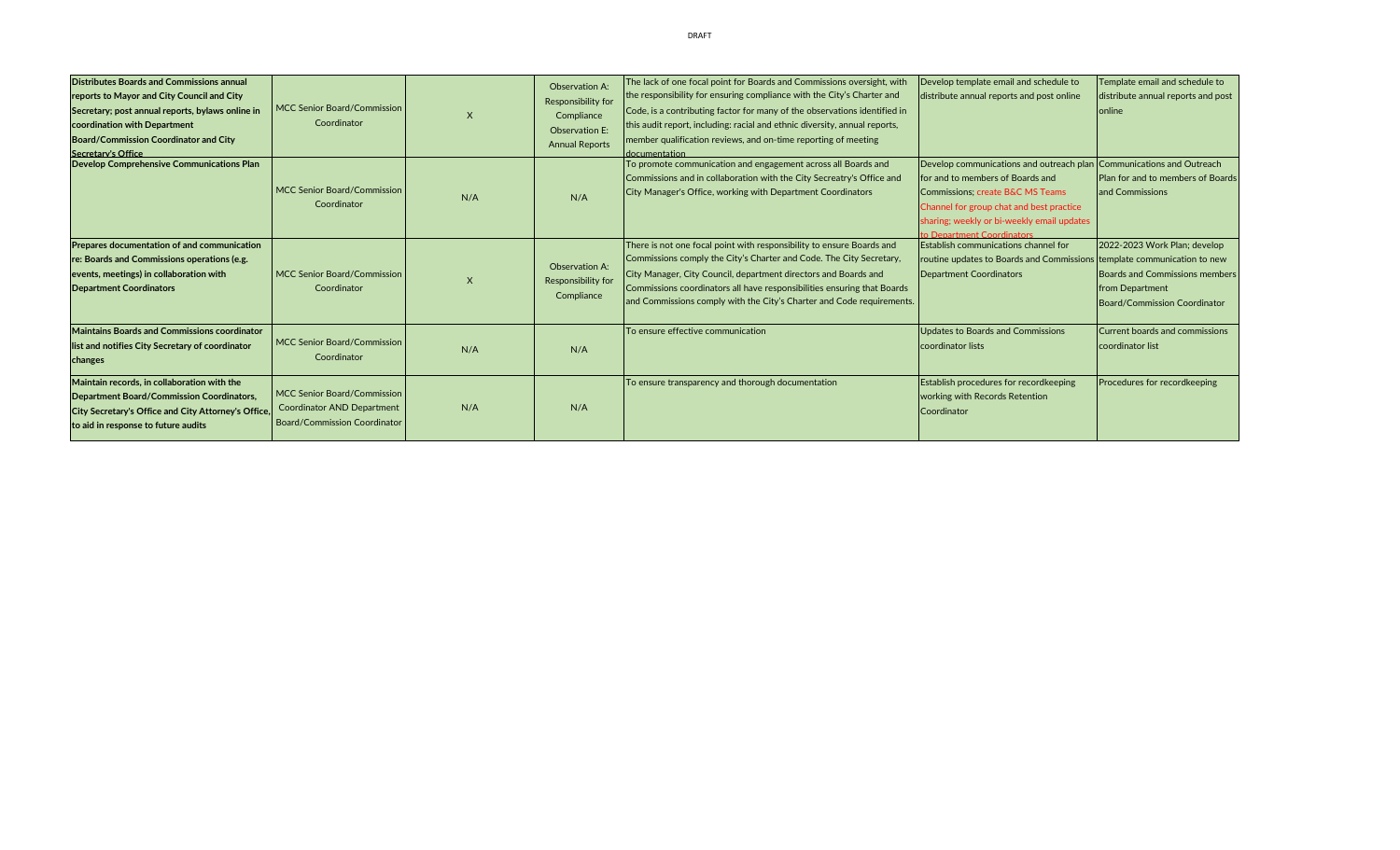| <b>Receives and processes applications for</b>       |                       |                  |                             | The City Secretary oversees the process of receiving nominations for all                                               | <b>For City Secretary response</b> | For City Secretary response        |
|------------------------------------------------------|-----------------------|------------------|-----------------------------|------------------------------------------------------------------------------------------------------------------------|------------------------------------|------------------------------------|
| completeness                                         |                       |                  |                             | Boards and Commissions, conducting background checks, coordinating                                                     |                                    |                                    |
|                                                      | <b>City Secretary</b> | N/A              | N/A                         | with other departments which work directly with each board, and                                                        |                                    |                                    |
|                                                      |                       |                  |                             | documenting compliance with state law and City Code, such as financial                                                 |                                    |                                    |
|                                                      |                       |                  |                             | disclosure and ethics rules. (CSO website)                                                                             |                                    |                                    |
| Verifies a nominee has no pending ethics             |                       |                  |                             | The City Secretary oversees the process of receiving nominations for all                                               | <b>For City Secretary response</b> | For City Secretary response        |
| complaint, is a registered voter, is not a treasurer |                       |                  |                             | Boards and Commissions, conducting background checks, coordinating                                                     |                                    |                                    |
| for any candidate, officeholder, Special Purpose     |                       |                  |                             | with other departments which work directly with each board, and                                                        |                                    |                                    |
| <b>Action Committee, or General Purpose</b>          |                       |                  |                             | documenting compliance with state law and City Code, such as financial                                                 |                                    |                                    |
| Committee and has a credible record of               |                       |                  |                             | disclosure and ethics rules. (CSO website)                                                                             |                                    |                                    |
| attendance in prior board service                    |                       |                  |                             |                                                                                                                        |                                    |                                    |
|                                                      | <b>City Secretary</b> | N/A              | N/A                         |                                                                                                                        |                                    |                                    |
| <b>Ensures appointees meet qualification</b>         |                       |                  |                             |                                                                                                                        |                                    |                                    |
| requirements (formerly responsibility of CMO,        |                       |                  |                             |                                                                                                                        |                                    |                                    |
| includes checking for indebtedness to the city)      |                       |                  |                             |                                                                                                                        |                                    |                                    |
|                                                      |                       |                  |                             |                                                                                                                        |                                    |                                    |
| History - Conducts the criminal history check        |                       |                  |                             |                                                                                                                        |                                    |                                    |
|                                                      |                       |                  |                             |                                                                                                                        |                                    |                                    |
| Places appointment/nomination items on Council       |                       |                  |                             | The City Secretary oversees the process of receiving nominations for all                                               | <b>For City Secretary response</b> | For City Secretary response        |
| Agenda for action                                    | <b>City Secretary</b> | N/A              | N/A                         | Boards and Commissions, conducting background checks, coordinating                                                     |                                    |                                    |
|                                                      |                       |                  |                             | with other departments which work directly with each board, and                                                        |                                    |                                    |
|                                                      |                       |                  |                             | documenting compliance with state law and City Code, such as financial                                                 |                                    |                                    |
| Notifies appointee of appointment                    |                       |                  |                             | disclosure and ethics rules. (CSO website)<br>The City Secretary oversees the process of receiving nominations for all | <b>For City Secretary response</b> | <b>For City Secretary response</b> |
|                                                      |                       |                  | <b>Observation G:</b>       | Boards and Commissions, conducting background checks, coordinating                                                     |                                    |                                    |
|                                                      | <b>City Secretary</b> | $\mathsf{X}$     | Acceptance of               | with other departments which work directly with each board, and                                                        |                                    |                                    |
|                                                      |                       |                  | Appointment                 | documenting compliance with state law and City Code, such as financial                                                 |                                    |                                    |
|                                                      |                       |                  |                             | disclosure and ethics rules. (CSO website)                                                                             |                                    |                                    |
| <b>Ensures compliance with City requirements</b>     |                       |                  | <b>Observation A:</b>       | The City Secretary oversees the process of receiving nominations for all                                               | <b>For City Secretary response</b> | For City Secretary response        |
|                                                      |                       |                  |                             | Boards and Commissions, conducting background checks, coordinating                                                     |                                    |                                    |
|                                                      |                       |                  | Responsibility for          | with other departments which work directly with each board, and                                                        |                                    |                                    |
|                                                      | <b>City Secretary</b> | $\boldsymbol{X}$ | Compliance                  | documenting compliance with state law and City Code, such as financial                                                 |                                    |                                    |
|                                                      |                       |                  | <b>Observation D: Racia</b> | disclosure and ethics rules. (CSO website)                                                                             |                                    |                                    |
|                                                      |                       |                  | and Ethnic Diversity        |                                                                                                                        |                                    |                                    |
| Ensure appointees receive requisite compliance       |                       |                  |                             | The City Secretary oversees the process of receiving nominations for all                                               | <b>For City Secretary response</b> | For City Secretary response        |
| training (TOMA, ORRs, Ethics) working with           |                       |                  | Observation A:              | Boards and Commissions, conducting background checks, coordinating                                                     |                                    |                                    |
| <b>Senior Coordinator for Boards and Commissions</b> | <b>City Secretary</b> | $\boldsymbol{X}$ | Responsibility for          | with other departments which work directly with each board, and                                                        |                                    |                                    |
| and Department Coordinators                          |                       |                  | Compliance                  | documenting compliance with state law and City Code, such as financial                                                 |                                    |                                    |
|                                                      |                       |                  |                             | disclosure and ethics rules. (CSO website)                                                                             |                                    |                                    |
| Posts Boards and Commissions meeting agendas         |                       |                  |                             | The City Secretary oversees the process of receiving nominations for all                                               | <b>For City Secretary response</b> | For City Secretary response        |
| and minutes online                                   |                       |                  | Observation I:              | Boards and Commissions, conducting background checks, coordinating                                                     |                                    |                                    |
|                                                      | <b>City Secretary</b> | $\boldsymbol{X}$ | Compliance                  | with other departments which work directly with each board, and                                                        |                                    |                                    |
|                                                      |                       |                  | Requirements                | documenting compliance with state law and City Code, such as financial                                                 |                                    |                                    |
| <b>Provides reports to Mayor and City Council</b>    |                       |                  |                             | disclosure and ethics rules. (CSO website)<br>The City Secretary oversees the process of receiving nominations for all | <b>For City Secretary response</b> | For City Secretary response        |
|                                                      |                       |                  |                             |                                                                                                                        |                                    |                                    |
| Office for new, expiring and vacant appointments     |                       |                  | Observation H:              | Boards and Commissions, conducting background checks, coordinating                                                     |                                    |                                    |
|                                                      | <b>City Secretary</b> | $\boldsymbol{X}$ | Vacancies                   | with other departments which work directly with each board, and                                                        |                                    |                                    |
|                                                      |                       |                  |                             | documenting compliance with state law and City Code, such as financial                                                 |                                    |                                    |
|                                                      |                       |                  |                             | disclosure and ethics rules. (CSO website)                                                                             |                                    |                                    |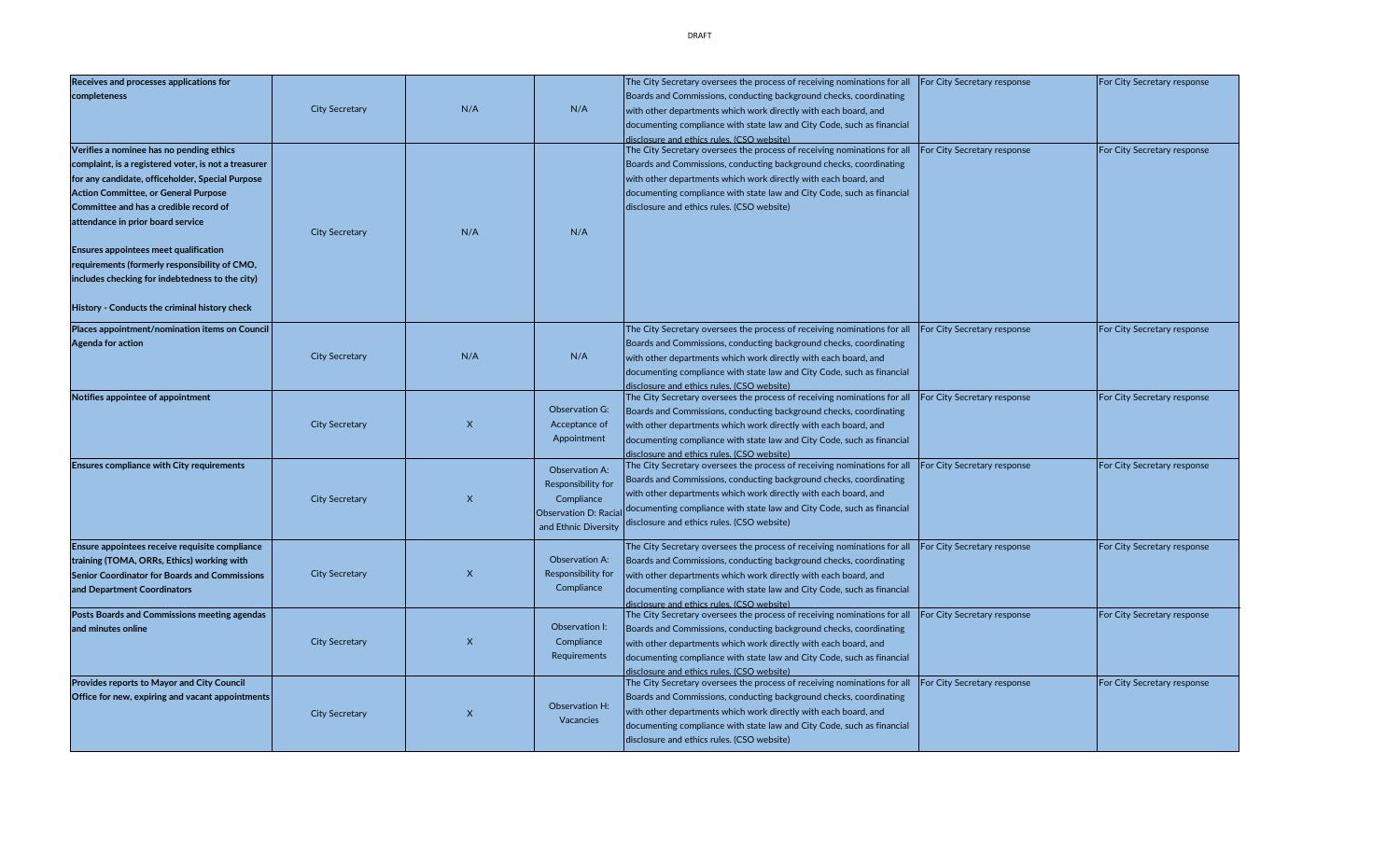| <b>Ensure appointees receive requisite training</b><br>throughout term (Board/Commission-specific<br>training, ongoing mandatory training)                                           | Department Board/Commission<br>Coordinator        | $\times$ | Observation A:<br>Responsibility for<br>Compliance<br><b>Observation F:</b> | Improve and expand department-specific compliance and operational<br>training for Boards and Commissions members and coordinators                                                                                                                                                                                                                                                                                                                                                                      | Create onboarding checklist for training<br>with clear timelines and communication of<br>training objectives.                                                                                                                   | Onboarding/offboarding checklist<br>and training schedule                                                                                                    |
|--------------------------------------------------------------------------------------------------------------------------------------------------------------------------------------|---------------------------------------------------|----------|-----------------------------------------------------------------------------|--------------------------------------------------------------------------------------------------------------------------------------------------------------------------------------------------------------------------------------------------------------------------------------------------------------------------------------------------------------------------------------------------------------------------------------------------------------------------------------------------------|---------------------------------------------------------------------------------------------------------------------------------------------------------------------------------------------------------------------------------|--------------------------------------------------------------------------------------------------------------------------------------------------------------|
| Completes and submits detailed meeting minutes<br>to City Secretary                                                                                                                  | <b>Department Board/Commission</b><br>Coordinator | $\times$ | Meeting<br>Documentation                                                    | Ensure Boards and Commissions material is assessable and correct                                                                                                                                                                                                                                                                                                                                                                                                                                       | Develop template for minutes by all Boards Finalize minutes and distribute to<br>and Commissions                                                                                                                                | <b>City Secretary's Office</b>                                                                                                                               |
| <b>Tracks Boards and Commissions members</b><br>attendance and submits to City Secretary and<br>MCC Board/Commission Senior Coordinator                                              | Department Board/Commission<br>Coordinator        | $\sf X$  | Observation F:<br><b>Meeting</b><br>Documentation                           | Responsibility for ensuring Boards and Commissions are in compliance<br>with the City's Charter and Code has been decentralized. Centralizing this management<br>function and developing a standard procedure for appointee<br>qualifications will ensure more effective application of the charter.                                                                                                                                                                                                   | Develop template for attendance                                                                                                                                                                                                 | Finalize attendance and distribute<br>to City Secretary's Office                                                                                             |
| Prepares and monitors Boards and Commissions<br>budget(s) submits to MCC Board/Commission<br><b>Senior Coordinator</b>                                                               | Department Board/Commission<br>Coordinator        | $\chi$   | Observation B:<br>Costs                                                     | The City Manager and City Council lack information that should be<br>considered when assessing the performance of each Boards and<br>Monitoring Operating Commissions and establishing new Boards and Commissions.                                                                                                                                                                                                                                                                                     | Establish procedures to account for all costs Finalize budget and expenses each<br>to operate each Boards and Commissions<br>and report the total cost by Boards and<br>Commissions to the City Council on an<br>lannual basis. | month; review by MCC Budget<br>Manager                                                                                                                       |
| Schedules boards and commission meetings,<br>creates calendar event in Boards and<br>Commissions Calendar and City Calendar, related<br>operations to support meetings               | Department Board/Commission<br>Coordinator        | N/A      | N/A                                                                         | To ensure public access and transparency                                                                                                                                                                                                                                                                                                                                                                                                                                                               | Establish shared site for all Boards and<br>Commission materials, ensure coordinators and Commissions<br>are trained and aware of TOMA<br>requirements                                                                          | Develop schedule for all Boards                                                                                                                              |
| <b>Appoints Boards and Commissions members</b>                                                                                                                                       | <b>Mayor and City Council</b>                     | N/A      | N/A                                                                         | Approximately 500 people serve on 52 Boards and Commissions<br>established by City Council, providing direction and recommendations for submit nominations materials, work with<br>City operations, such as economic development, parks, libraries, arts,<br>police oversight, and planning. The operating requirements for Boards<br>and Commissions membership, activities, and operations are primarily<br>established by the City's Charter and Code but may also be established<br>by State laws. | Mayor and City Council staff prepare and<br><b>City Secretary's Boards and Commissions</b><br>Coordinator to address any items requiring<br>clarity                                                                             | Nomination materials prepared by<br><b>MCC staff</b>                                                                                                         |
| <b>Works with City Attorney and City Secretary to</b><br>ensure Boards and Commissions are in<br>compliance with the City's Charter and Code<br>covering racial and ethnic diversity | <b>Mayor and City Council</b>                     | X        | and Ethnic Diversity                                                        | This increases the risk that Boards and Commissions are not in<br>compliance with the City's Charter and Code and achieving the objectives and ethnic membership of Boards and<br>Observation D: Racial of each Boards and Commissions.                                                                                                                                                                                                                                                                | $\vert$ Develop procedures to ensure the racial $\vert$ Procedures to ensure the racial<br>Commissions reflect the racial and ethnic<br>make-up of the City's population, as nearly<br>as may be practicable.                   | and ethnic membership of Boards<br>and Commissions reflect the racial<br>and ethnic make-up of the City's<br>population, as nearly as may be<br>practicable. |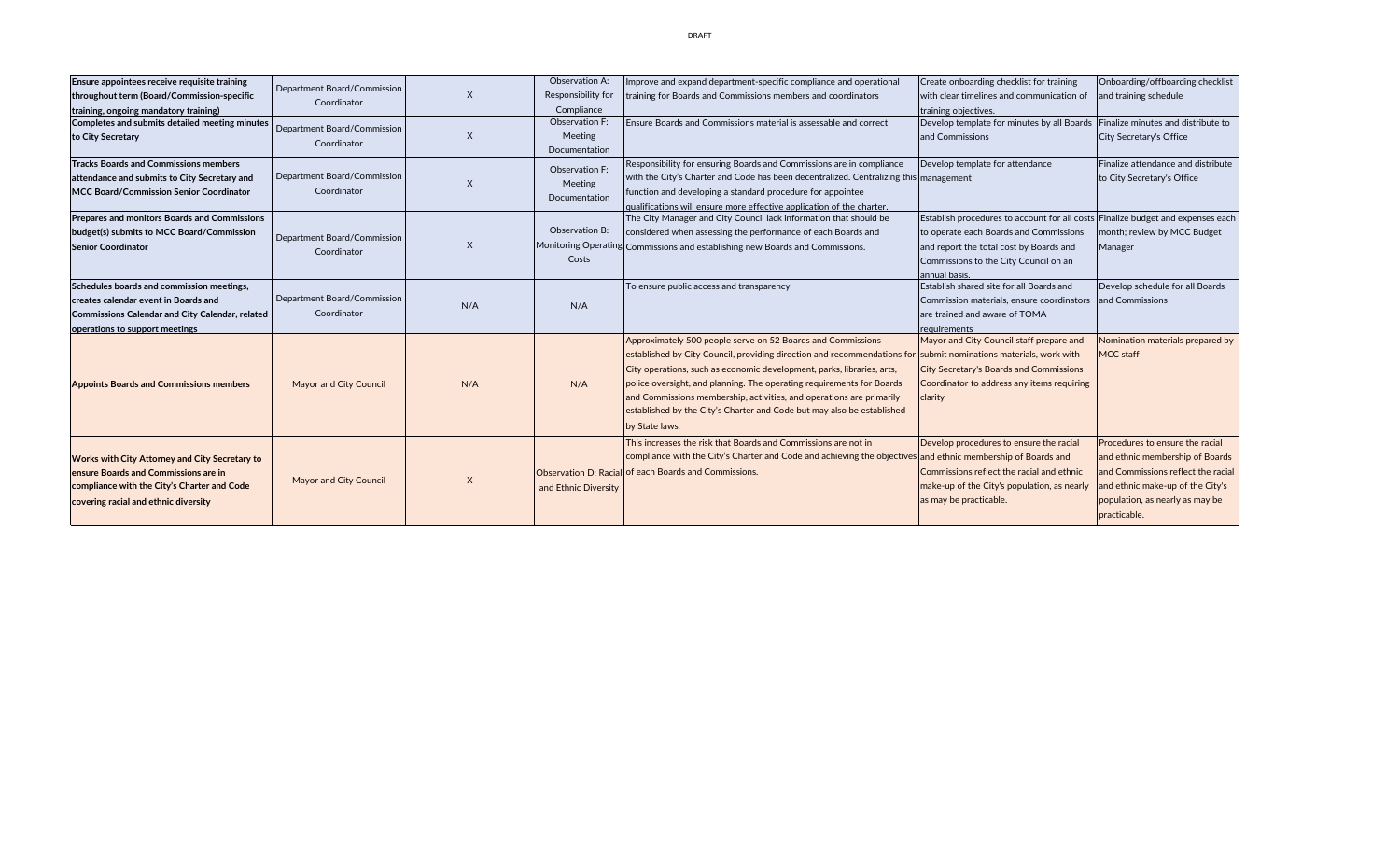| <b>Oversight of Boards and Commissions member</b> |                                 |     |     | Ensures compliance with City's Ethics Code and Core Values               | <b>Provide training for presiding officers</b>                                                                                                                                                                                                         | Training schedule, procedures and                                                                                                   |
|---------------------------------------------------|---------------------------------|-----|-----|--------------------------------------------------------------------------|--------------------------------------------------------------------------------------------------------------------------------------------------------------------------------------------------------------------------------------------------------|-------------------------------------------------------------------------------------------------------------------------------------|
| activity/decorum                                  | <b>Chair - Board/Commission</b> | N/A | N/A |                                                                          | regarding Code of Ethics and role to ensure affidavit to ensure compliance<br>member conduct and decorum                                                                                                                                               | with mandatory training of Boards                                                                                                   |
| Adoption of and accordance to bylaws              | Board/Commission                | N/A | N/A | Ensures compliance with City's Ethics Code and Core Values               | Working with City Attorney's Office to<br>develop bylaws for consideration by Boards<br>and Commissions                                                                                                                                                | Develop bylaws template                                                                                                             |
| <b>Reviews conflicts of interest</b>              | <b>City Attorney</b>            | N/A | N/A | Protects the City from malicious behaviors, decisions, and relationships | Provide training for Boards and<br>Commissions regarding City's Code of<br><b>Ethics</b>                                                                                                                                                               | Training schedule, procedures and<br>affidavit to ensure compliance<br>with mandatory training of Boards<br>and Commissions members |
| Prepares bylaws                                   | <b>City Attorney</b>            | N/A | N/A | Promotes consistency between Boards and Commissions                      | Work with other boards and commissions to Work with coordinators to make<br>educate them about existing bylaws<br>(generally Dallas City Code Chapters 2 and aware of existing by laws.<br>8). Work with instrumentalities that may<br>require bylaws. | board and commission members                                                                                                        |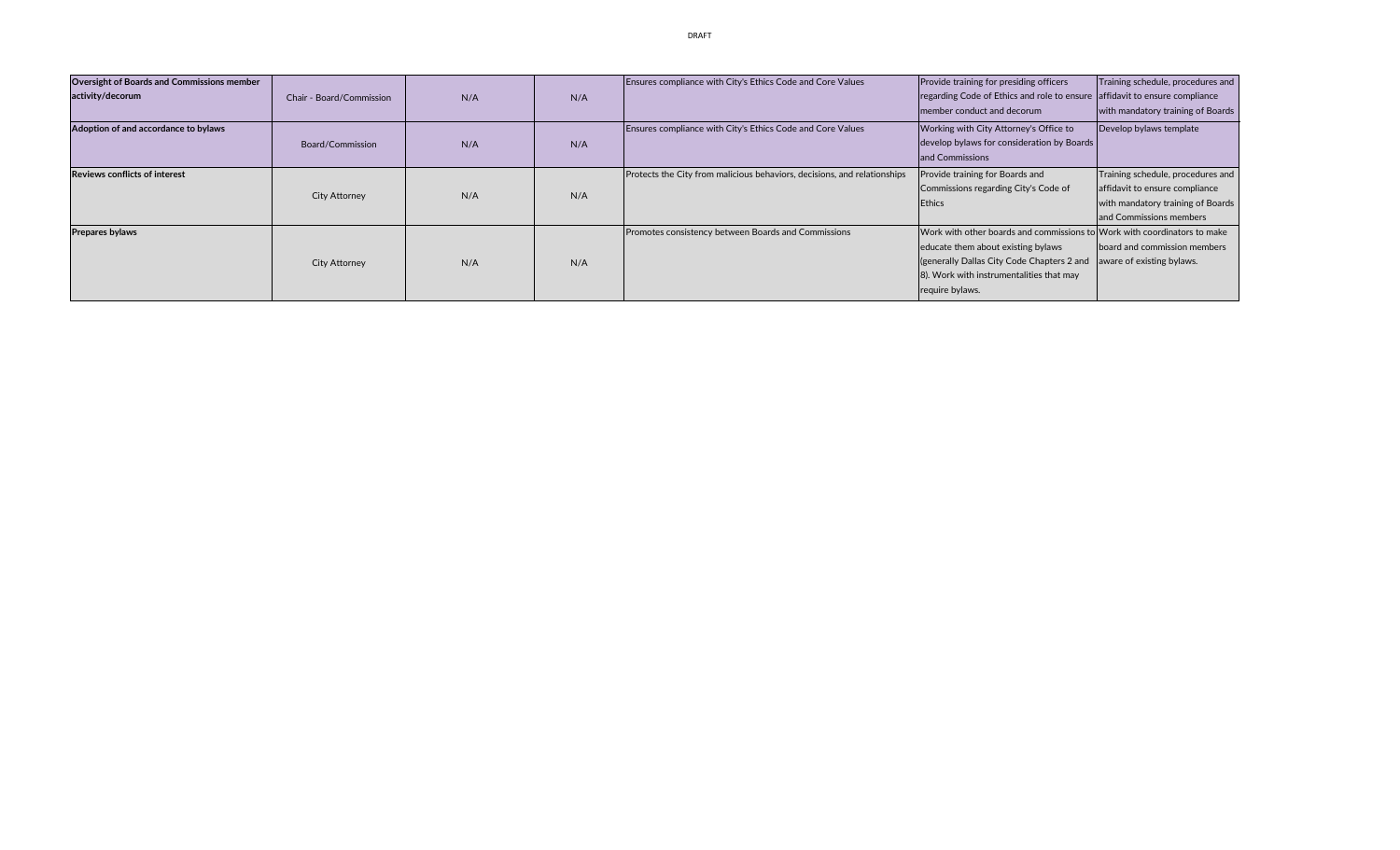| <b>Coordinator Name</b> | <b>Board Type</b>           | <b>Board &amp; Commission</b>                                                                 | <b>Phone</b> |
|-------------------------|-----------------------------|-----------------------------------------------------------------------------------------------|--------------|
| Jillian Appelbaum       | Advisory                    | <b>Animal Advisory Commission (ASC)</b>                                                       | 214-670-8898 |
| <b>Brittany Donehoo</b> | Quasi-Judicial              | Building Inspection Advisory, Examining & Appeals Boards (BIA)                                | 214-948-4347 |
| Latonia Jackson         | Quasi-Judicial              | <b>Board of Adjustment (BOA)</b>                                                              | 214-670-4545 |
| Anne Marie Gan          | Advisory                    | Arts and Culture Advisory Commission (CAC)                                                    | 214-671-7023 |
| Anne Marie Gan          | Advisory                    | Arts and Culture Advisory Commission (Adjunct Members)                                        | 214-671-7023 |
| <b>Shanee Weston</b>    | Advisory                    | <b>Community Development Commission (CDC)</b>                                                 | 214-670-4600 |
| Renita Griggs           | Advisory                    | <b>Citizen Homeless Commission (CHC)</b>                                                      | 214-671-2824 |
| Yolanda Pesina          | Quasi-Judicial              | City Plan and Zoning Commission (CPC)                                                         | 214-670-3086 |
| <b>Taylor Woods</b>     | Advisory                    | <b>Community Police Oversight Board (CPO)</b>                                                 | 214-670-3882 |
| Ana Monzon              | Quasi-Judicial              | Civil Service Board (CSB)                                                                     | 214-670-3748 |
| Ana Monzon              | Quasi-Judicial              | Civil Service Board Adjunct Members (CSX)                                                     | 214-670-3748 |
| <b>Robin Bentley</b>    | *Other                      | <b>Cypress Waters Municipal Management District</b>                                           | 214-671-9942 |
| Renita Griggs           | *Instrumentality            | Dallas Area Partnership to End and Prevent Homelessness Local Government<br>Corporation (DAP) |              |
| Nancy Johnson           | *Quasi-Judicial             | Dallas Area Rapid Transit Board                                                               | 214-749-3347 |
| <b>Kenneth Nolan</b>    | *Quasi-Judicial             | Dallas Central Appraisal District (DCA)                                                       | 214-631-0910 |
| Donna Schnell           | <sup>*</sup> Quasi-Judicial | Dallas Fort Worth International Airport Board                                                 | 972-973-5752 |
| Delbra Henderson        | *Instrumentality            | DHA - Dallas Housing Authority Board - Housing Solutions for North Texas                      | 214-951-8301 |
| <b>Kyle Hines</b>       | Instrumentality             | Dallas Public Facility Corporation                                                            | 214-670-4942 |
| Melissa Romero          | Instrumentality             | Dallas Police and Fire Pension System Board of Trustees                                       | 214-382-4419 |
| Dawna Brown             | Quasi-Judicial              | <b>Ethics Advisory Commission (EAC)</b>                                                       | 214-670-3741 |
| Kay Watson              | Quasi-Judicial              | <b>Employees' Retirement Fund Board of Trustees</b>                                           | 214-580-7712 |
| Erin Diehl              | Advisory                    | <b>Environmental Commission</b>                                                               | 214-671-8522 |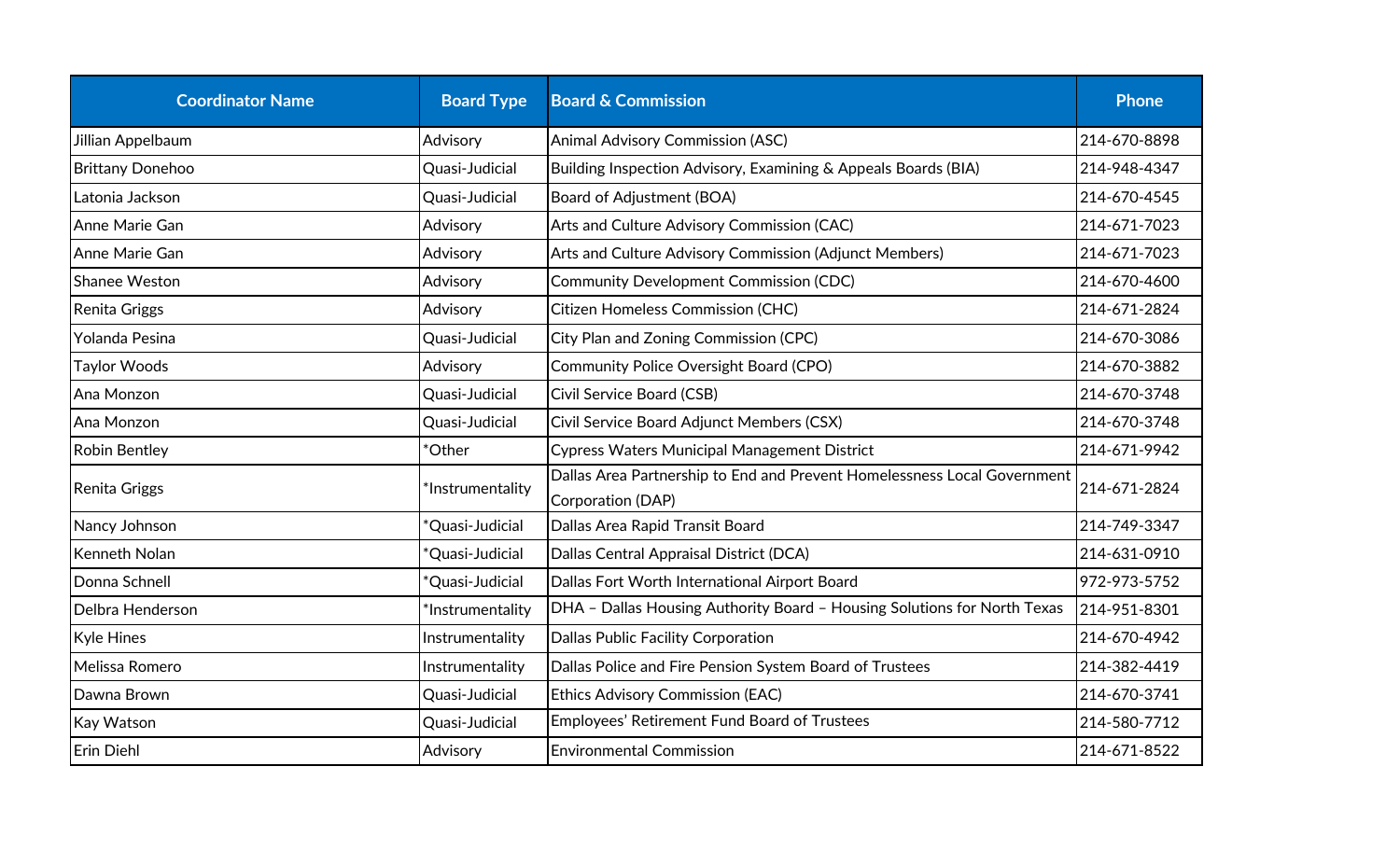| <b>Christopher Martinez</b>                   | Quasi-Judicial   | Fire Code Advisory and Appeals Board (FCB)                  | 214-670-4629 |
|-----------------------------------------------|------------------|-------------------------------------------------------------|--------------|
| Kyle Hines                                    | *Instrumentality | Housing Finance Corporation Board (HFC)                     | 214-670-5110 |
| Taylor Moody                                  | Advisory         | Judicial Nominating Commission (JNC)                        | 214-670-5735 |
| <b>Elaine Hill</b>                            | Quasi-Judicial   | Landmark Commission (LNC)                                   | 214-670-4206 |
| <b>Elaine Hill</b>                            | Quasi-Judicial   | Landmark Commission Alternate Members (LNX)                 | 214-670-4206 |
| Felicia Edwards                               | Advisory         | Municipal Library Board (MLB)                               | 214-671-9231 |
| Jamal Slaughter                               | Advisory         | Martin Luther King Jr Community Center Board                | 214-671-5117 |
| Anne Lockyer                                  | *Instrumentality | North Texas Education Finance Corporation (NFC)             | 214-671-9070 |
| Robin Bentley *update title change - director | *Other           | North Oak Cliff Municipal Management District (NOC)         | 214-670-1691 |
| Anthony 'Tony' Becker                         | Quasi-Judicial   | <b>Park and Recreation Board</b>                            | 214-670-4078 |
| Dawna Brown                                   | Quasi-Judicial   | Permit and License Appeal Board (PLA)                       | 214-670-3741 |
| C.C. Gonzalez-Kurz                            | Other            | <b>Redistricting Commission (RDC)</b>                       | 214-422-2547 |
| Sue Hounsel                                   | Advisory         | (RZ03) Reinvestment Zone Three Board (Oak Cliff Gateway)    | 214-939-2848 |
| Tamara Leak                                   | Advisory         | (RZ04) Reinvestment Zone Four Board (Cedars Area)           | 214-671-8043 |
| Dorcy Clark                                   | Advisory         | (RZ05) Reinvestment Zone Five Board (City Center)           | 214-670-1221 |
| Dorcy Clark                                   | Advisory         | (RZ06) Reinvestment Zone Six Board (Farmers Market)         | 214-670-1221 |
| Tamara Leak                                   | Advisory         | (RZ07) Reinvestment Zone Seven Board (Sports Arena)         | 214-671-8043 |
| Sue Hounsel                                   | Advisory         | (RZ08) Reinvestment Zone Eight Board (Design District)      | 214-939-2848 |
| Dorcy Clark                                   | Advisory         | (RZ09) Reinvestment Zone Nine Board (Vickery Meadow)        | 214-670-1221 |
| Tamara Leak                                   | Advisory         | (RZ10) Reinvestment Zone Ten Board (Southwestern Medical)   | 214-670-8043 |
| Maxime Faye                                   | Advisory         | (RZ11) Reinvestment Zone Eleven Board (Vickery Meadow)      | 214-671-1858 |
| Dorcy Clark                                   | Advisory         | (RZ12) Reinvestment Zone Twelve Board (Deep Ellum)          | 214-670-1221 |
| Sue Hounsel                                   | Advisory         | (RZ13) Reinvestment Zone Thirteen Board (Grand Park South)  | 214-939-2848 |
| Dorcy Clark                                   | Advisory         | (RZ14) Reinvestment Zone Fourteen Board (Skillman Corridor) | 214-670-1221 |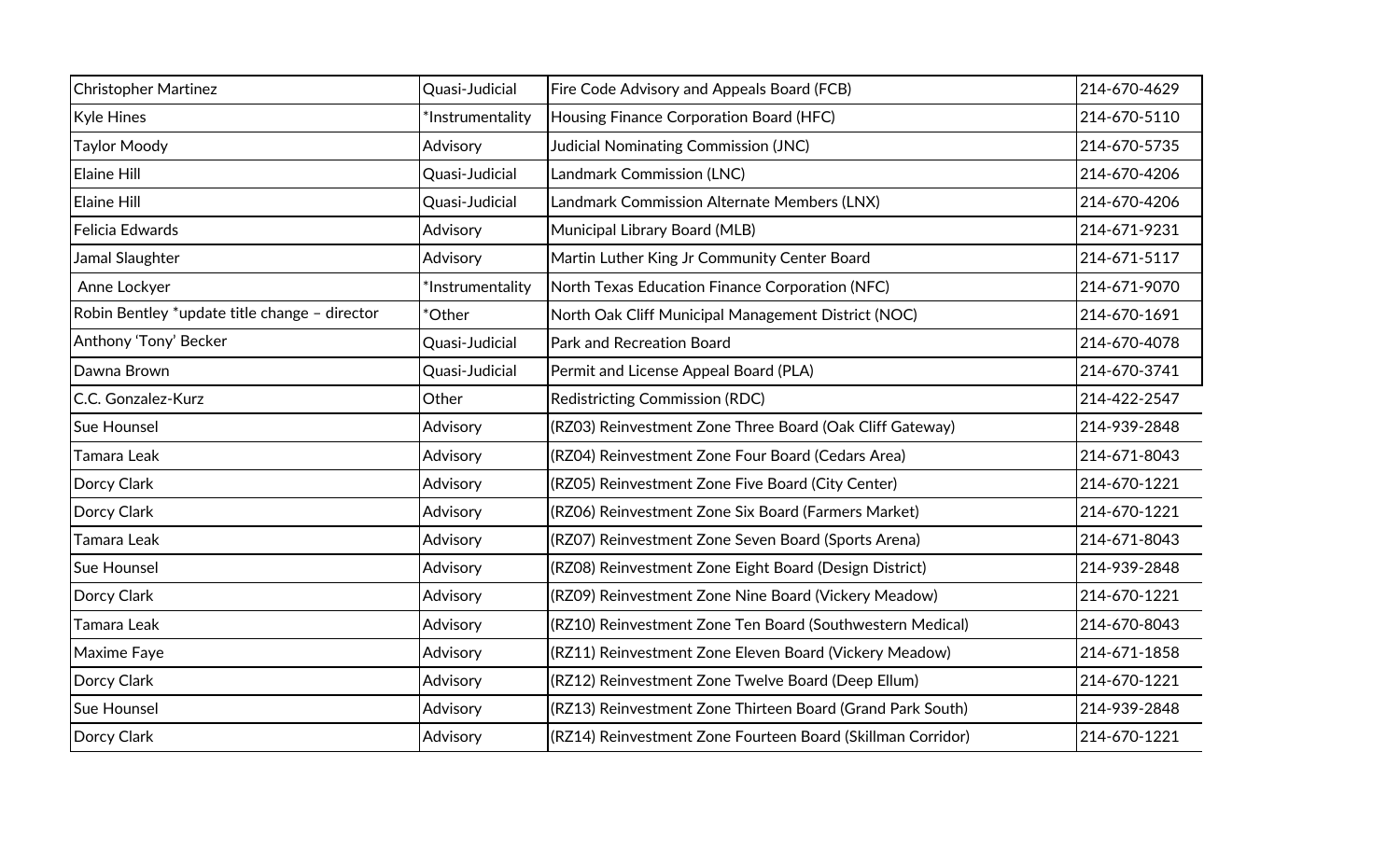| Dorcy Clark           | Advisory         | (RZ15) Reinvestment Zone Fifteen Board (Fort Worth Avenue)       | 214-670-1221         |
|-----------------------|------------------|------------------------------------------------------------------|----------------------|
| <b>Wayne Emerson</b>  | Advisory         | (RZ16) Reinvestment Zone Sixteen Board (Davis Garden)            | 214-671-8049         |
| Sue Hounsel           | Advisory         | (RZ17) Reinvestment Zone Seventeen Board (TOD)                   | 214-939-2848         |
| Tamara Leak           | Advisory         | (RZ18) Reinvestment Zone Eighteen Board (Maple/Mockingbird)      | 214-670-8043         |
| Tamara Leak           | Advisory         | (RZ19) Reinvestment Zone Nineteen Board (Cypress Waters)         | 214-670-8043         |
| Kevin Spath           | Advisory         | (RZ20) Reinvestment Zone Twenty Board (Mall Area Redevelopment)  | 214-670-1691         |
| Sue Hounsel           | Advisory         | (RZ21) Reinvestment Zone Twenty-one Board (University)           | 214-939-2848         |
| Ana Camacho           | Advisory         | <b>Senior Affairs Commission</b>                                 | 214-670-4218         |
| Heather Lepeska       | Advisory         | South Dallas/Fair Park Opportunity Fund Board (SDF)              | 214-670-1222         |
| Estela Ornelas        | *Instrumentality | Trinity River Corridor Local Government Corporation (TRL)        | 214-671-9554         |
| <b>Robin Bentley</b>  | *Other           | Trinity River West Municipal Management District (TRW)           | 214-671-9942         |
| <b>Hiwote Tadesse</b> | Advisory         | Veteran Affairs Commission (VAC)                                 | 214-670-7311         |
| <b>Taylor Moody</b>   | Advisory         | <b>Youth Commission (YOC)</b>                                    | 214-670-5735         |
| Arturo Del Castillo   | Advisory         | ZOAC & Urban Design                                              | 214-670-3718         |
| <b>Brian Price</b>    | Advisory         | City Plan Commission Comprehensive Land Use Committee            | $(214) - 670 - 4529$ |
| Tristan Hallman       | Advisory         | Mayor's Task Force on Safe Communities                           |                      |
| Tristan Hallman       | Advisory         | Mayor's Task Force on Innovation and Entrepreneurship            |                      |
| Tristan Hallman       | Advisory         | Mayor's Domestic Violence and Human Trafficking Advisory Council |                      |
| Tristan Hallman       | Advisory         | Mayor's International Advisory Council                           |                      |
| Tristan Hallman       | Advisory         | Mayor's Study Group on Dallas Police and Fire Pension System     |                      |
| Tristan Hallman       | Advisory         | Mayor's Task Force on Safe Communities                           |                      |
| Tristan Hallman       | Advisory         | Mayor's Ethics Reform Task Force                                 |                      |
|                       | Advisory         | <b>Short-Term Rentals</b>                                        |                      |
|                       | Advisory         | Sexually Oriented Businesses (SOBs)(DPD)                         |                      |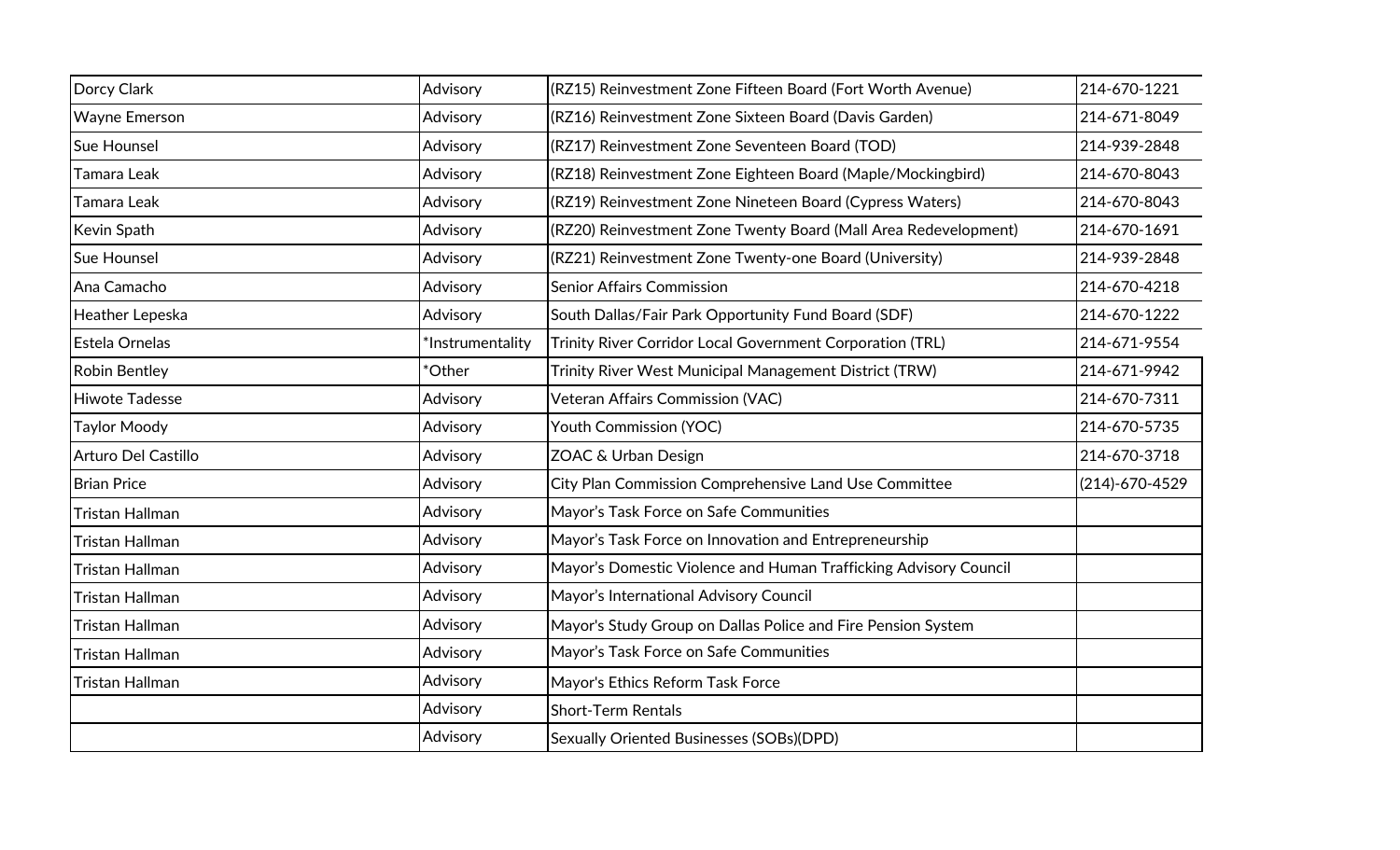| <b>Advisory</b> | : Policy Task Force .<br><b>Housing</b> |  |
|-----------------|-----------------------------------------|--|
| Advisory        | <b>Task Force</b><br><b>Bike</b>        |  |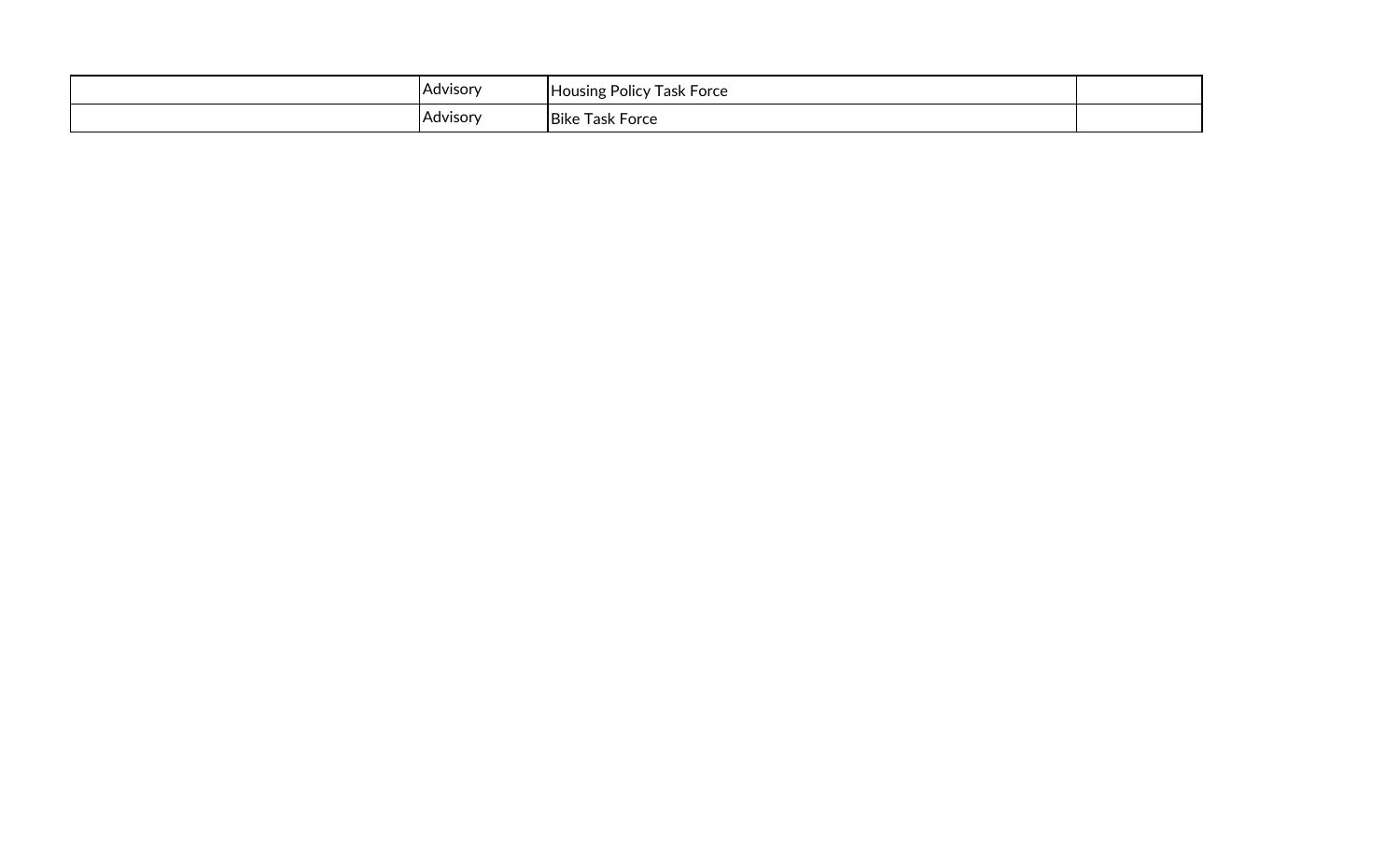# **Memorandum**

DATE October 22, 2021 CITY OF DALLAS

 $_{\text{\tiny TO}}$  Honorable Chair and Members of the Government Performance and Financial Management Committee

# SUBJECT **Responses to Questions– September 27, 2021 GPFM Council Committee Meeting**

On Monday, September 27, the Government Performance and Financial Management (GPFM) Committee was briefed on the recent City Auditor's Boards and Commissions (B&C) Audit, dated August 4, 2021. This memorandum will respond to the various comments shared by the Committee during the briefing.

We agree with the City Auditor's findings that there are opportunities to reduce the splintering of roles so that members of the boards and commissions receive the support and clarity they need to be successful. The September 27, 2021, GPFM Committee discussion underscored what the City Auditor referred to as "fragmentation of roles and responsibilities."

- City Secretary Receives and processes applications for completeness, places items on Council Agenda for action, notifies appointee of appointment, emails a link to compliance training: Ethics and Open Meetings Act trainings
- City Manager Ensures appointees meet qualification requirements; receives annual reports and distributes to the Mayor and City Council Office
- City Attorney Reviews conflicts of interest, prepares bylaws
- Mayor and City Council Appoints boards and commissions members
- Boards and Commissions Approves mission, bylaws and annual reports
- Board Coordinators Within appropriate department, schedules meetings, manages budget, provides board/commission-specific additional orientation/training, may vary across boards and commissions, posts annual reports, bylaws and minutes

The oversight and management of boards and commissions should be housed within one of the following three departments: (1) City Manager's Office; (2) the City Secretary's Office or (3) the Mayor and City Council Office, with appropriate staff to ensure efficiency and compliance. The role of reviewing conflicts of interest and bylaws support would remain with the City Attorney. The single oversight department would oversee the following: application processing, qualifications compliance, budget management, board coordinators, annual report, mission, bylaws and minutes posting, and orientation/training oversight. Training should be robust, and members should be tested on their knowledge of the appropriate ethics codes and compliance. The new structure would look like this:

- Single Department (CMO, CSO or MCC)
	- o Receives and processes applications for completeness, places items on Council Agenda for action, notifies appointee of appointment, emails a link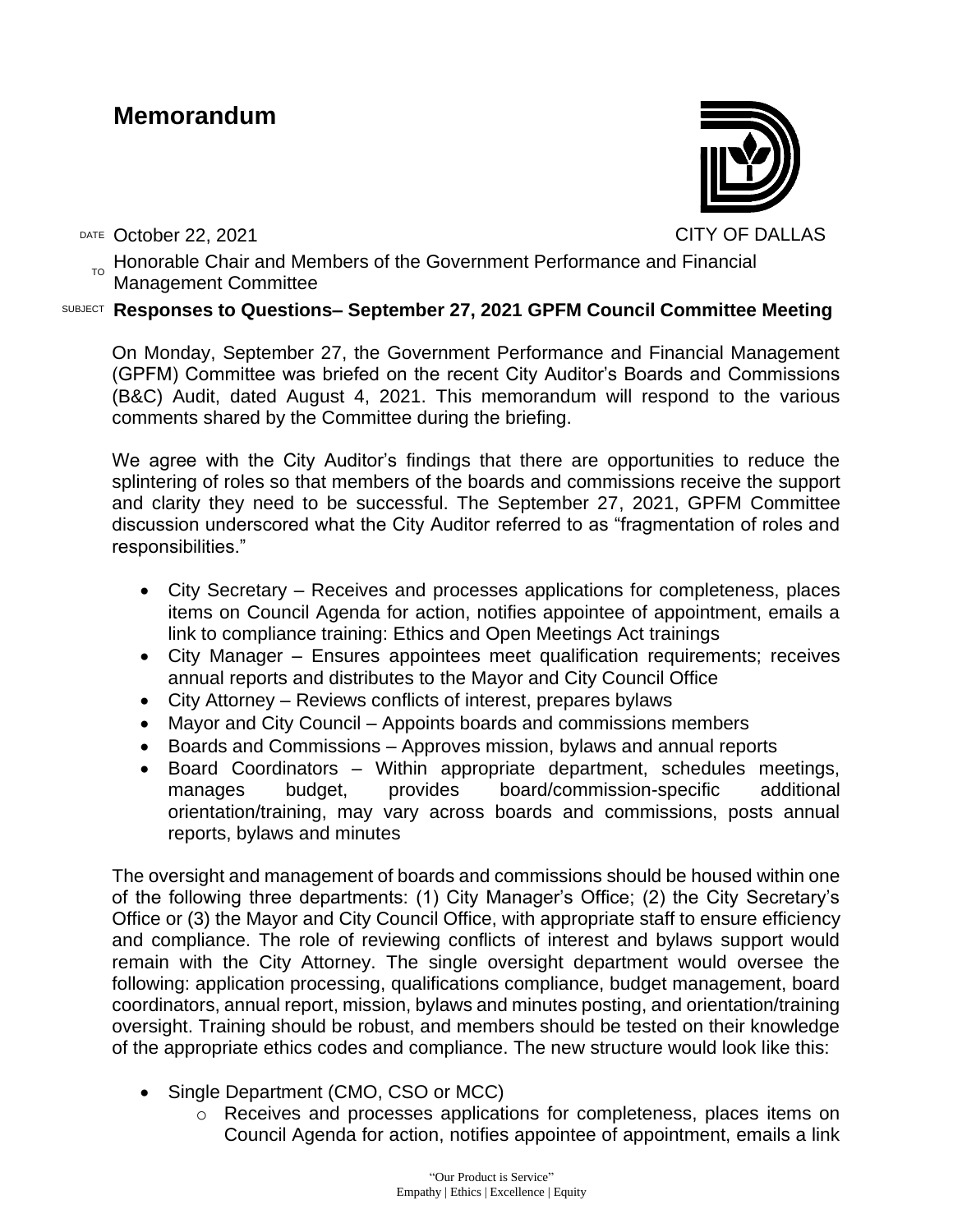DATE October 22, 2021

#### SUBJECT **Responses to Questions– September 27, 2021 GPFM Council Committee Meeting**

to compliance training: Ethics and Open Meetings Act trainings, ensures appointees meet qualification requirements; receives annual reports and distributes to Mayor and City Council Office

o *Board Coordinators* – Within appropriate department and reporting to a single department, schedules meetings, budget management, provides board/commission-specific additional orientation/training, may vary across boards and commissions, posts annual reports, bylaws and minutes

- o *Boards and Commissions* Approves mission, bylaws and annual reports
- City Attorney Reviews conflicts of interest, prepares bylaws
- Mayor and City Council Appoints boards and commissions members

The Mayor and City Council make appointments to the boards and commissions. The City Auditor recommended the Director of the Mayor and City Council Office develop procedures to ensure the racial and ethnic membership of boards and commissions reflect the racial and ethnic make-up of the City's population, as nearly as possible. The Mayor and City Council Office Director does not have a statutory role in the City Charter for Boards and Commissions, and further, 15A Reporting of Gifts and Donation compliance reporting. Staff will defer to the City Council regarding any revisions in the Charter as to how the reporting of gifts and donation process is handled. Please keep in mind that without this role, we are unclear how effective it would be for this role to develop such procedures given the nature of these appointments.

We appreciate the work of the City Auditor and again agree that there are numerous opportunities to reduce fragmentation of roles in order to limit confusion and provide greater support and clarity of roles to the members of the boards and commissions. Included with this memorandum is an appendix section that addresses the questions that were raised at the previous meeting. Staff looks forward to additional feedback during the GPFM Committee meeting on Monday, October 25

Should you have any questions or concerns, please contact me.

Putting Service First,

Kimberly Bizor Tolbert Chief of Staff to the Manager

c: T.C. Broadnax, City Manager Chris Caso, City Attorney Mark Swann, City Auditor Bilierae Johnson, City Secretary Preston Robinson, Administrative Judge Majed A. Al-Ghafry, Assistant City Manager

Jon Fortune, Assistant City Manager Joey Zapata, Assistant City Manager Dr. Eric A. Johnson, Chief of Economic Development and Neighborhood Services M. Elizabeth Reich, Chief Financial Officer M. Elizabeth (Liz) Cedillo-Pereira, Chief of Equity and Inclusion Directors and Assistant Directors

"Our Product is Service" Empathy | Ethics | Excellence | Equity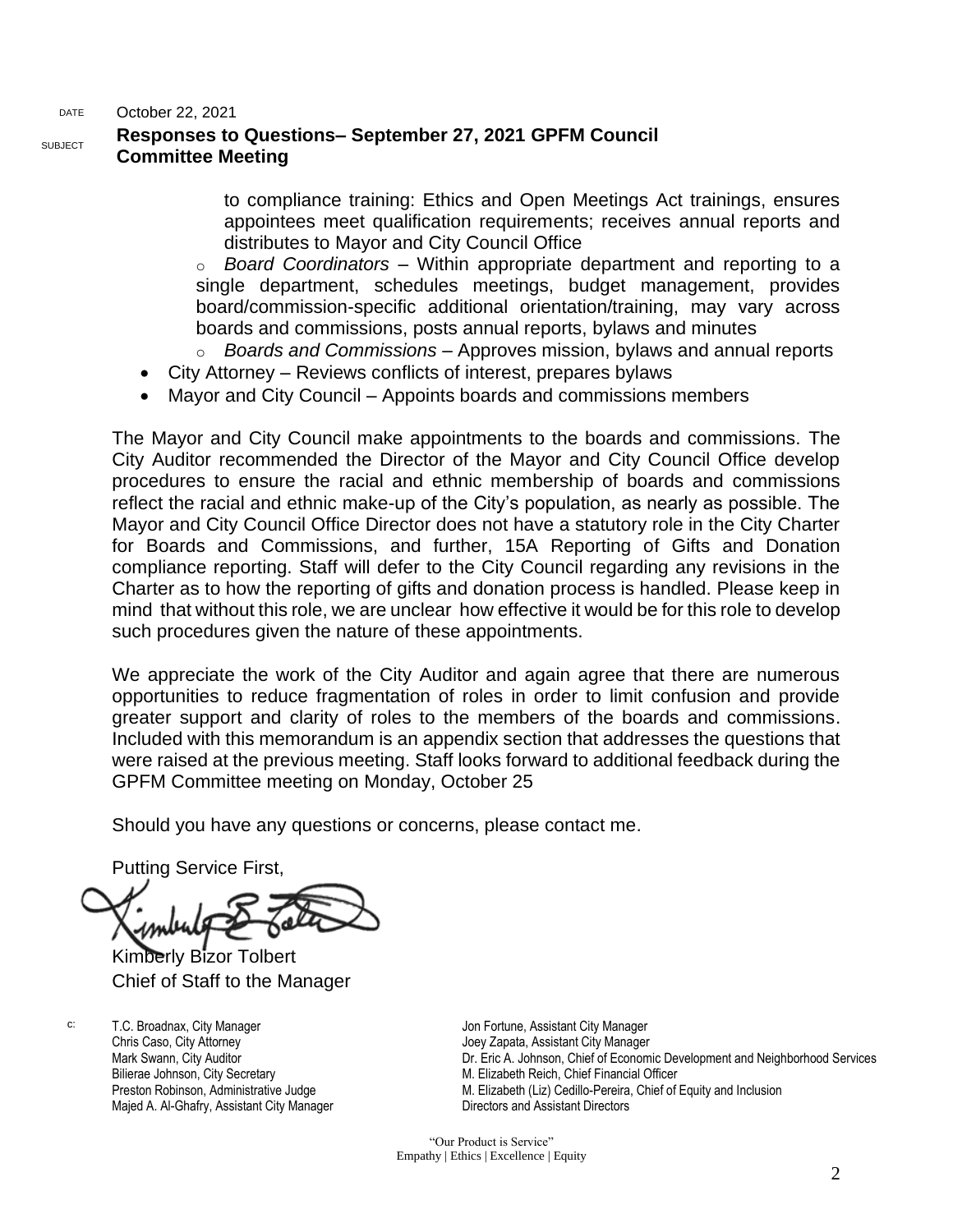#### DATE October 22, 2021 SUBJECT **Responses to Questions– September 27, 2021 GPFM Council Committee Meeting**

# Appendix

# **1. What department monitors if boards and commissions are staying within their purview?**

The Mayor and City Council make appointments to 52 boards and commissions that provide direction and recommendations for City operations. The chair of each board or commission should be preceding over all meetings and ensuring all members follow the [Dallas City Code Chapter 8.](https://codelibrary.amlegal.com/codes/dallas/latest/dallas_tx/0-0-0-3079) In addition, attorneys are present in each meeting and ensure B&C are adhering to the posted agenda items. The City Manager's Office will work in coordination with the councilmember who appointed the chair to ensure compliance from members or address any member that is not following proper procedures that may result in forfeiture of position.

# **2. The audit specified the following boards and commissions as not having bylaws: Animal Advisory Commission, Citizen Homelessness Commission, Martin Luther King Jr. Community Center Board, South Dallas/Fair Park Opportunity Fund Board and Youth Commission. Since the meeting, here are our findings:**

By-laws are not required per the charter and do not define the effectiveness of a B&C. As they offer an extra layer of accountability, each coordinator has responded that they will discuss with the chair of their assigned board or commission. Chapter 8 establishes a purpose approved by our policymaking body including duties and privileges of members, attendance, meeting times, quorum, etc.

- Animal Advisory Commission: Bylaws were adopted by the state on August 4, 2016. All animal commissions follow these, they are not separated by city. They also use Chapter 8 as guidance.
- Citizen Homelessness Commission: Chair King will work to develop by-laws with board.
- Martin Luther King Jr. Community Center Board
	- $\circ$  Currently, this board uses Chapter 8 as a guide to the functionality of the Advisory Board and to ensure they are adhering to protocols set forth in the City Charter. The Advisory Board has a mission. They will add a discussion and voting item to the October meeting agenda for the creation of the Vision and By-Laws.
- South Dallas/Fair Park Opportunity Fund Board
	- o The SDFPOF was approved by ordinance, which describes board composition, and follows a program statement (approved by City Council) that defines what and where the board can fund projects and programs. (Link to program statement is here, which also has the ordinance reference